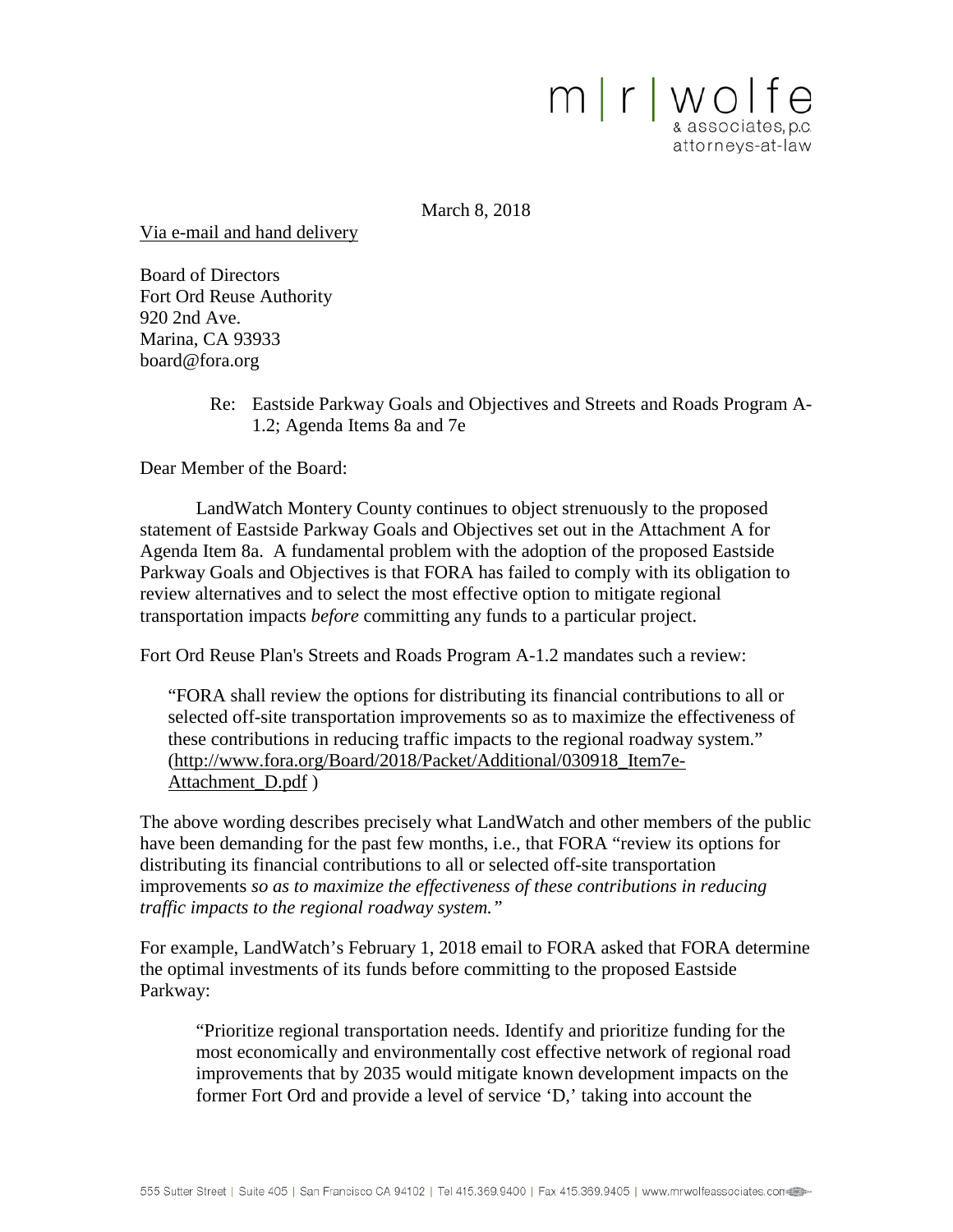> Transportation Agency of Monterey County's regional transportation plans, already programmed and funded road improvements and their expected benefits."

Many letters and e-mails from members of the public made the same point.

**A. FORA has a mandatory duty to comply with Streets and Roads Program A-1.2, which requires a review of options to determine the most effective use of funds to mitigate regional impacts. FORA's action in taking the first vote on the Eastside Parkway Goals and Objectives was taken without compliance with Streets and Roads Program A-1.2 and was thus uninformed as to the most effective use of funds to mitigate regional impacts.**

Although FORA has been obliged under Program A-1.2 to review options to optimize regional mitigation ever since it certified the EIR for the Reuse Plan, the obligation may have escaped FORA's attention because the critical language was unaccountably omitted from the statement of Streets and Roads Program A-1.2 in Volume II of the Fort Ord Reuse Plan. Coincidentally, agenda item 7e, attachments D and E in the March 9 agenda, acknowledge this clerical error in publishing the Fort Ord Reuse Plan.

Thus, because FORA Board members were apparently unaware of the requirement in Program A-1.2, they took the first vote on Eastside Parkway goals and objectives on February 9 despite the fact that there has been no review of options for maximizing the effectiveness of regional mitigation.

Had FORA undertaken the mandated review, it would have considered roadway conditions that differ materially from the assumptions made when the Eastside Parkway was proposed. The recommendation for Eastside Parkway originates from analysis based on the 1997 Monterey County Transportation Analysis Model. (See pages 292-298 titled "Future Conditions" at http://5e1.3e2.myftpupload.com/wpcontent/uploads/1996\_Draft\_Reuse\_Plan\_Vol-2.pdf .) The assumptions in that model for "Future Conditions" bear no resemblance to current conditions. For example, these assumed improvements have *not* occurred:

- Figure 4.2-2 titled "Proposed 2015 Transportation Network" shows a Fort Ord Bypass located running through the Fort Ord National Monument designated by President Obama in April 20, 2012;
- Highway 68 is shown converted to a "freeway" between Highway One and Spreckels;
- State Highways 156, 183, 218 and Blanco Road are shown widened;
- Reservation Road and Del Monte Blvd. is shown widened**;** and
- the Prunedale Bypass is shown as built.

Ironically, the proposed goals and objectives for the Eastside Parkway call for FORA to "fully evaluate the utilization of existing roadways as the foundation for the future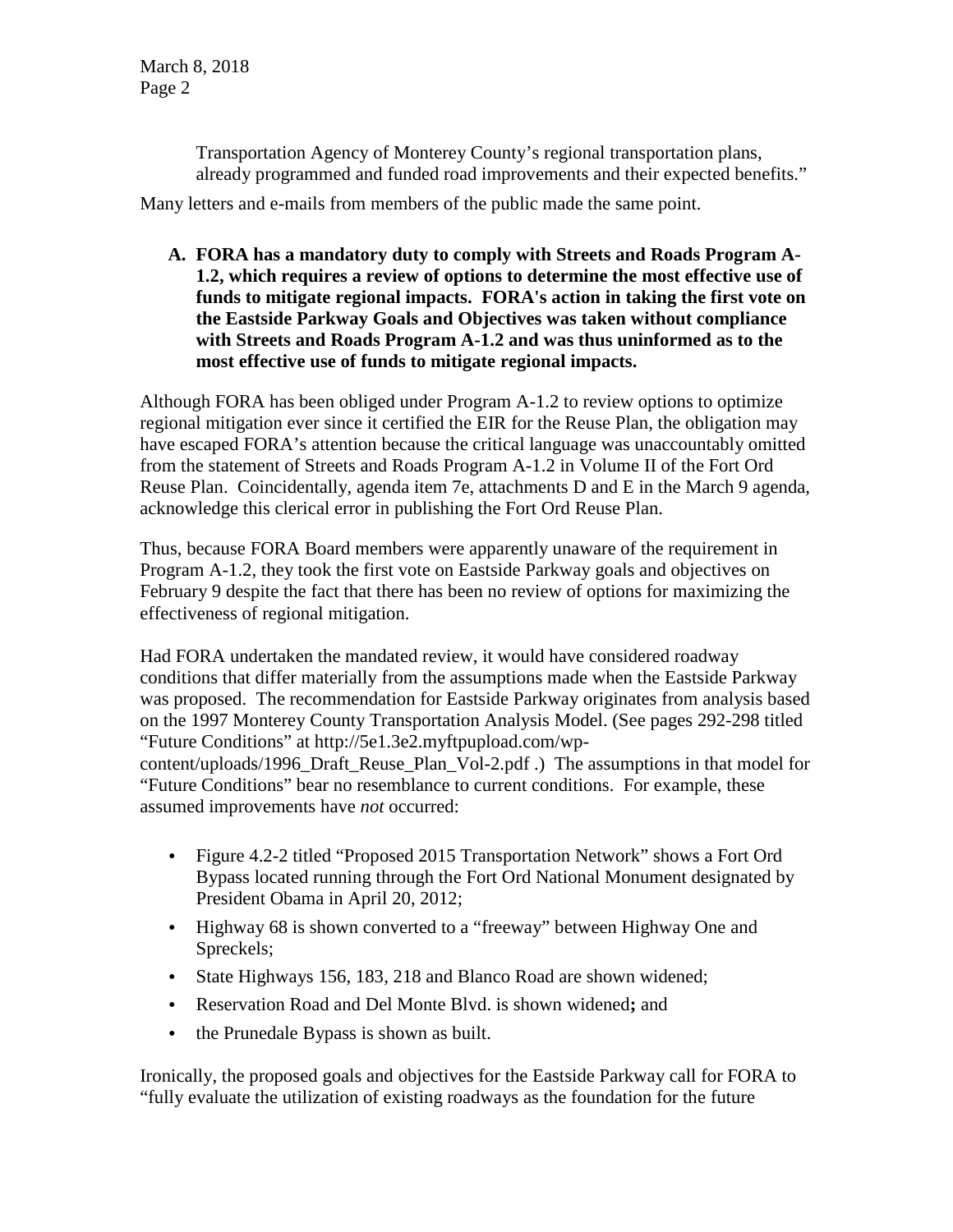network." This evaluative task is essential, but identifying it as an objective to be fulfilled as *part of* the Eastside Parkway project puts the cart before the horse. Program A-1.2 mandates that the evaluation must occur *before* committing any additional funds to the Eastside Parkway, including funds for design and environmental review.

Because the requirement for optimal use of resources to mitigate regional impacts was tucked away in Volume IV but never added to Volume II, Board members did not realize they had a mandatory duty to "prioritize funding for the most economically and environmentally cost effective network of regional road improvements that by 2035 would mitigate known development impacts on the former Fort Ord."[1](#page-2-0) Thus, the Board did not direct staff to obtain an updated transportation analysis study, and staff did not do so. That is unfortunate, but it can still be corrected by FORA collaborating with TAMC to obtain an updated Monterey County Transportation Analysis Model – and doing so *before* any further action on the Eastside Parkway Goals and Objectives.

### **B. FORA has a mandatory duty under CEQA to mitigate the significant environmental effects of Base Reuse on the regional transportation system. However, FORA has no duty under CEQA to mitigate effects of increased demand within the Former Fort Ord. Thus, the Eastside Parkway is not required as mitigation to address** *internal* **impacts.**

The California Environmental Quality Act (CEQA) mandates mitigation of a project's potentially significant environmental impacts. Public Resources Code, § 21002; 14 CCR § 15091(a); *Laurel Heights Improvement Assn. v. Regents of University of California* (1988) 47 Cal.3d 376, 390. There is no duty to mitigate when environmental effects are less than significant. 14 C.C.R. §§ 15126.4(a)(3).

The Fort Ord Reuse Plan EIR in Volume IV of the Base Reuse Plan, Table 2.5-1, lists which impacts caused by Base Reuse are potentially significant, and which are not. As shown in the excerpts from Table 2.5-1 attached to this letter, environmental effects on the regional transportation system are potentially significant and must be mitigated *through compliance with Streets and Roads Policy A-1.2*. However, Table 2.5-1 finds

<span id="page-2-0"></span> <sup>1</sup> FORA has purported to comply with CEQA Guideline §15091(d) which requires the agency to adopt a program for reporting on or monitoring the changes which it has either required in the project or made a condition of approval to avoid or substantially lessen significant environmental effects. However, in the case of mitigating the project's potentially significant impacts on regional transportation, FORA was careless by not publishing accurately or complying with the mandatory provisions of Streets and Roads Program A-1.2. In connection with Consent Agenda item 7e, FORA staff should acknowledge to the Board its unintended omission of the required addition to Streets and Roads Program A-1.2 in Base Reuse Plan Volume II, so Board members will understand why they are only now learning about the need for an update to the 1997 Monterey County Transportation Analysis Model.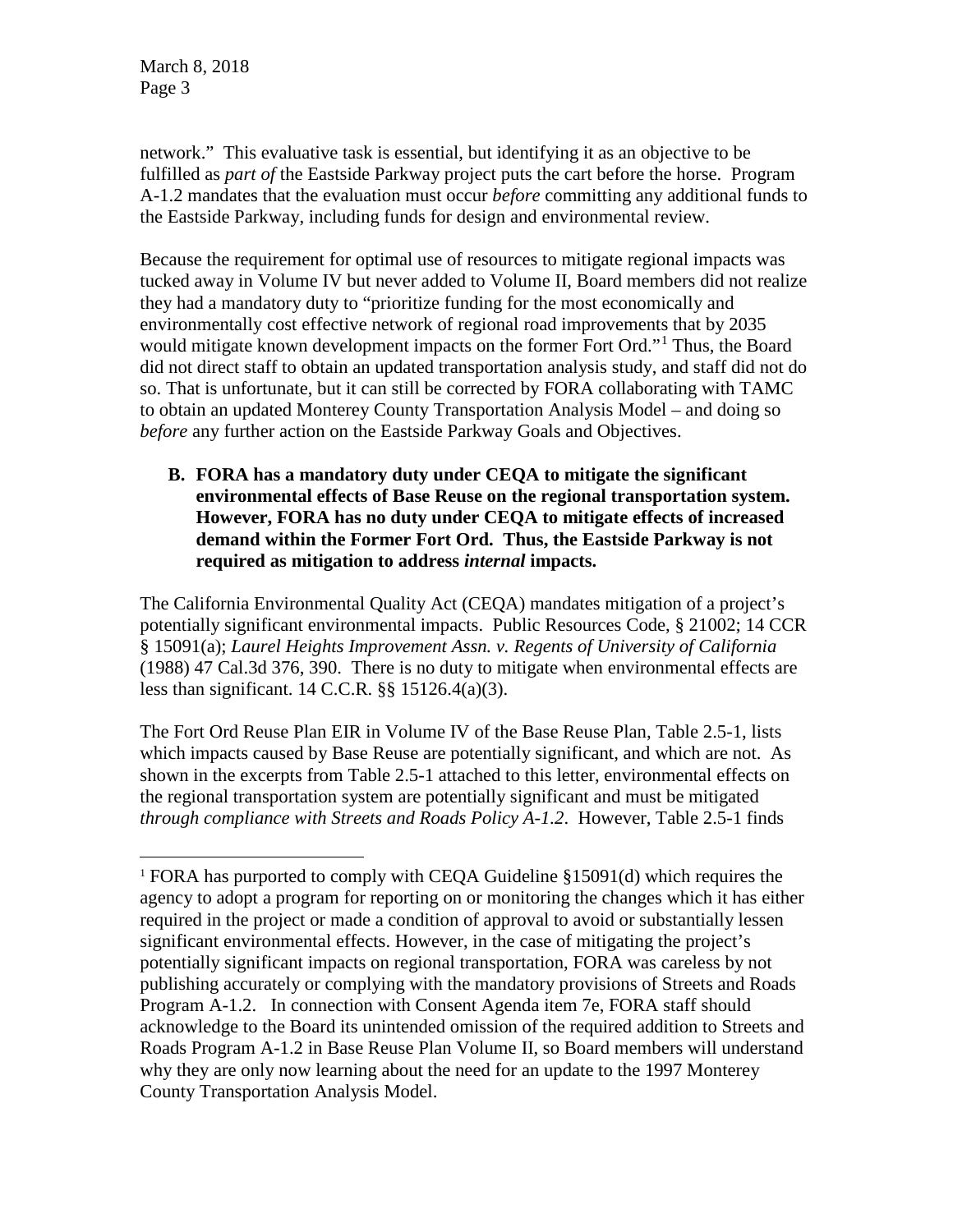reuse effects from increased travel demand within former Fort Ord are less than significant. Thus, no mitigation is required.

Consequently, construction of a southwest-northeast corridor through former Fort Ord is *not* a required CEQA mitigation. However, prioritization of funding for the most economically and environmentally cost effective network of regional road improvements *is* a required CEQA mitigation.

Thus, pursuant to Streets and Roads Program A-1.2, FORA must collaborate with TAMC to obtain an updated Monterey County Transportation Analysis Model before engaging in any further action on the Eastside Parkway Goals and Objectives.

Not only is a review of options to determine the most effective use of funds mandated by CEQA and by Streets and Roads Policy A-1.2, it is mandated by common sense. As traffic engineer Keith Higgins, P.E., explained in his October 9 letter, the need and purpose of a project must be determined "in the context of the Fort Ord Reuse Plan and specific mitigations required by CEQA."

### **C. The February 9 TAMC presentation shows the Eastside Parkway is not the most effective use of funds for regional mitigation because it would have negligible mitigating effect on the regional roadway system. Thus, the Eastside Parkway is not required as mitigation to address** *regional* **impacts**

The Transportation Agency of Monterey County (TAMC) presented an analysis at the February 9 FORA Board meeting by traffic engineers showing the Eastside Parkway would have negligible beneficial effect on the regional roadway system. The analysis shows:

- Sixty-three percent of Eastside Parkway traffic would be internal to the former Base.
- Eastside Parkway would cause "almost no change to Hwy 68 commute traffic"
- Linking Eastside Parkway to the regional road network would require additional improvements that are not in place, including
	- Reservation & Davis Road widening
	- Seaside connections
	- Access to Highway One

Because the TAMC presentation shows the Eastside Parkway would not mitigate impacts to the regional roadway system, it is not a CEQA-required funding priority as required by Streets and Roads Program A-1.2.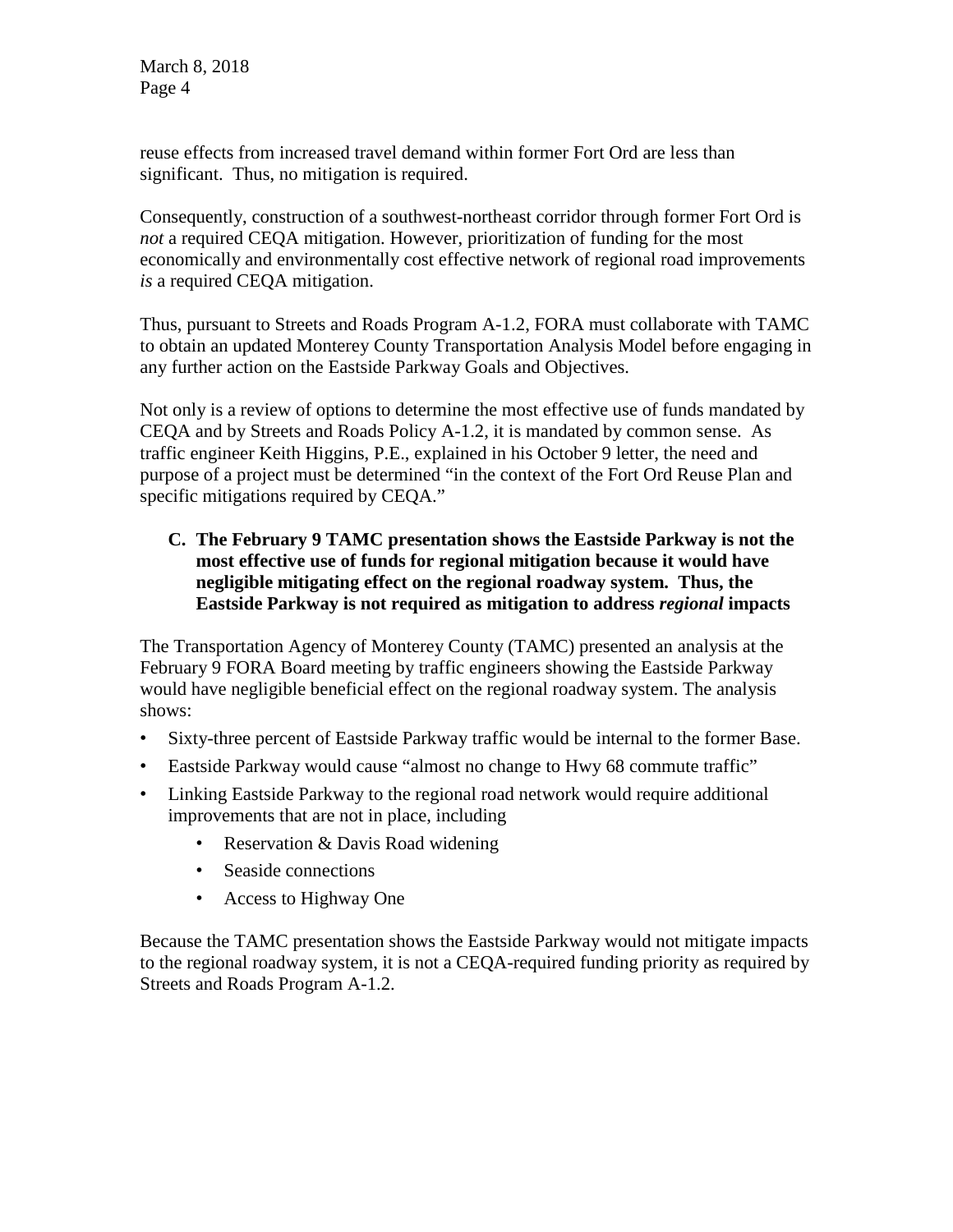## **D. Conclusion: FORA must comply with Program A-1.2 to determine the most effective use of funds before it commits more funds to the Eastside Parkway.**

Before committing funds to additional improvement projects, FORA has an obligation under Streets and Roads Program A-1.2 to undertake a review of its options for the most effective mitigation of regional impacts. FORA has not undertaken this review. The Eastside Parkway is *not* the most effective mitigation of regional impacts, as is evident from both TAMC's presentation and the fact that the Eastside Parkway is based on the out-of-date assumptions about regional roadways. Accordingly, LandWatch asks that the FORA Board decline to adopt the proposed Eastside Parkway Goals and Objectives and direct staff to cease spending funds on the project until FORA has determined the most effective use of its funds.

Yours sincerely,

M. R. WOLFE & ASSOCIATES, P.C.

John Farrow

JHF:hs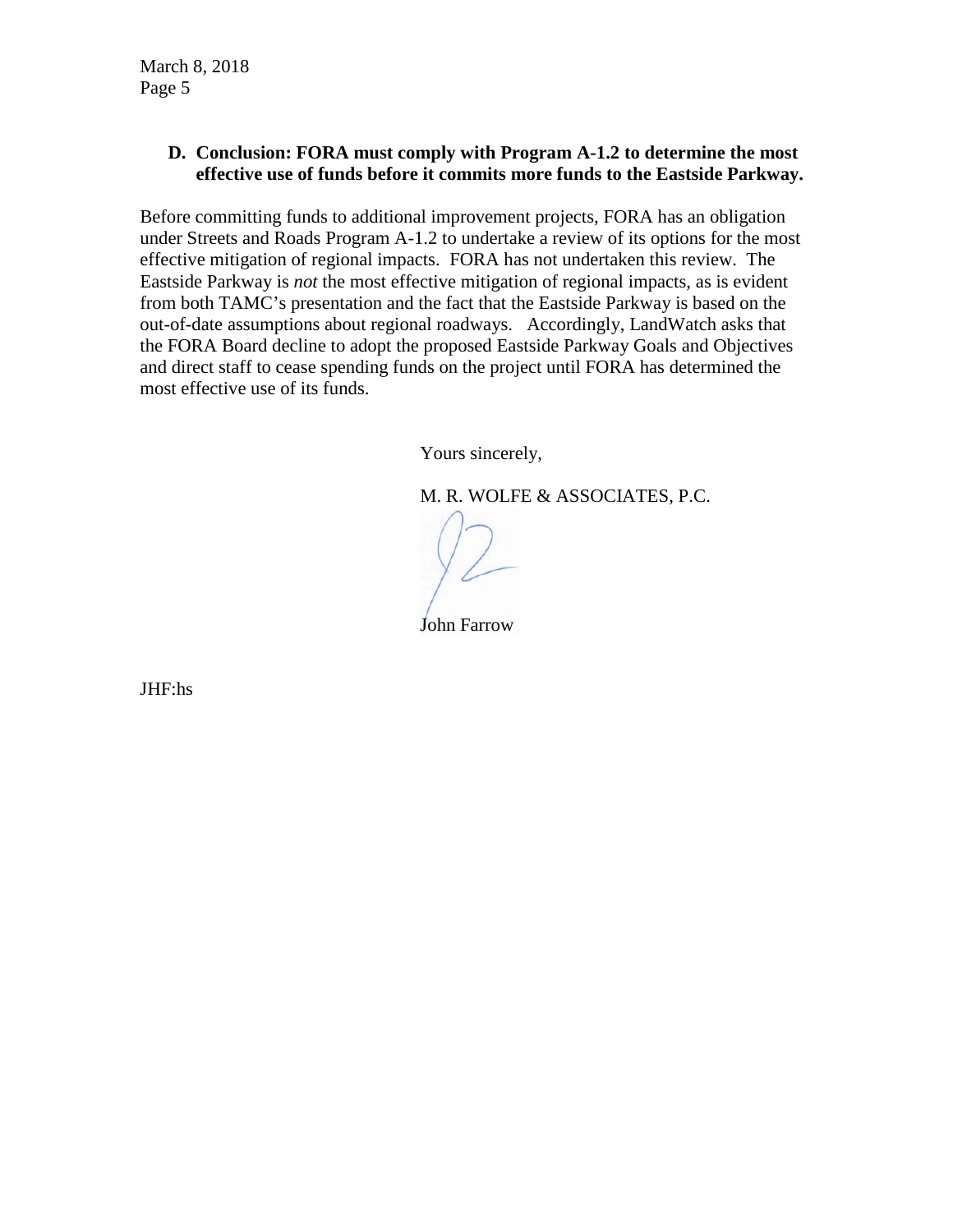# Table 2.5-1 Summary Table of Proposed Project Impacts and Mitigation Monitoring Plan (continued)

 $\sim$ 

 $\sim$ 

 $\sim$ 

| RRDIOS DE RODO I IN AGES                                                  |                                                                                                                                                                                                                                                                                                    |                                                             |                                                                                                                                                                                                                                                                                                                                                                   |                                           |                                                          |                                                                                 |
|---------------------------------------------------------------------------|----------------------------------------------------------------------------------------------------------------------------------------------------------------------------------------------------------------------------------------------------------------------------------------------------|-------------------------------------------------------------|-------------------------------------------------------------------------------------------------------------------------------------------------------------------------------------------------------------------------------------------------------------------------------------------------------------------------------------------------------------------|-------------------------------------------|----------------------------------------------------------|---------------------------------------------------------------------------------|
| <b>Environmental Effects</b>                                              | Policies & Programs<br><b>TIME ANGLICES</b><br><b>Mitholaean Mark</b>                                                                                                                                                                                                                              | latin i<br>Significance<br><b>BOOK</b><br><b>Mitigation</b> | <b>Mitigation Measures</b>                                                                                                                                                                                                                                                                                                                                        | ianina<br>Skanfoa mae<br>wa<br>Mitigation | Miligation<br>seremin                                    | Mitigation<br>Respon-<br>sibility <sup>2</sup>                                  |
| 4.6 Public Health and Safety cont.                                        |                                                                                                                                                                                                                                                                                                    |                                                             |                                                                                                                                                                                                                                                                                                                                                                   |                                           |                                                          |                                                                                 |
| Exposure to Hazardous and Toxic<br>4.<br><b>Materials</b>                 | <b>HTMS Policy A-1</b><br>Program A-1.1<br>Program A-1.2<br><b>HTMS Policy B-1</b><br>Program B-1.1<br>Program B-1.2<br>Program B-1.4<br><b>HTMS Policy B-2</b><br>Program B-2.1<br>Program B-2.2<br><b>HTMS Policy B-3</b><br><b>HTMS Policy C-1</b><br>Program C-1.1                             | Potentially<br>significant                                  | FORA, through consultation with the Army<br>and involved land use agencies, shall ensure<br>that clean-up levels are consistent with all<br>revised land uses proposed in the Fort Ord<br>Reuse Plan.                                                                                                                                                             | Less than<br>significant                  | Prior to<br>implement-<br>ing the<br>proposed<br>project | FORA, Army,<br>Cities of<br>Marina and<br>Seaside, and<br>County of<br>Monterey |
| Long-term Exposure to<br>5.<br>Unexploded Ordnance                        | (HTMS) Program B-1.3                                                                                                                                                                                                                                                                               | Less than<br>significant                                    | None required                                                                                                                                                                                                                                                                                                                                                     | N/A                                       |                                                          |                                                                                 |
| <b>Cumulative Public Health and Safety</b><br>Impacts                     | As above                                                                                                                                                                                                                                                                                           | Potentially<br>significant                                  | Same as for Impacts #1, #2, and #4<br>above                                                                                                                                                                                                                                                                                                                       | Unavoidable<br>significant                | As above                                                 | As above                                                                        |
| <b>Traffic and Circulation</b><br>4.7                                     |                                                                                                                                                                                                                                                                                                    |                                                             |                                                                                                                                                                                                                                                                                                                                                                   |                                           |                                                          |                                                                                 |
| Increased Travel Demand on<br>1.<br><b>Regional Transportation System</b> | Policy A-1<br><b>SRC</b><br>Program A-1.1<br>Program A-1.2<br><b>Policy B-1</b><br><b>SRC</b><br>Program B-1.1<br>Program B-1.2<br><b>TC</b><br><b>Policy A-1</b><br>Program A-1.1<br>Program A-1.3<br><b>TC</b><br><b>Policy B-1</b><br>Program B-1.1<br>Policy C-1<br><b>TC</b><br>Program C-1.1 | Potentially<br>significant                                  | Amend Streets and Roads Policy A-1.2 to add<br>the following wording: FORA shall review<br>the options for distributring its fair-share<br>financial contributions to all or selected off-<br>site transportation improvements so as to<br>maximize the effectiveness of<br>these<br>contributions in reducing traffic impacts to<br>the regional roadway system. | Unavoidable<br>significant                | Prior to<br>implementi<br>ng the<br>proposed<br>project  | <b>FORA</b>                                                                     |